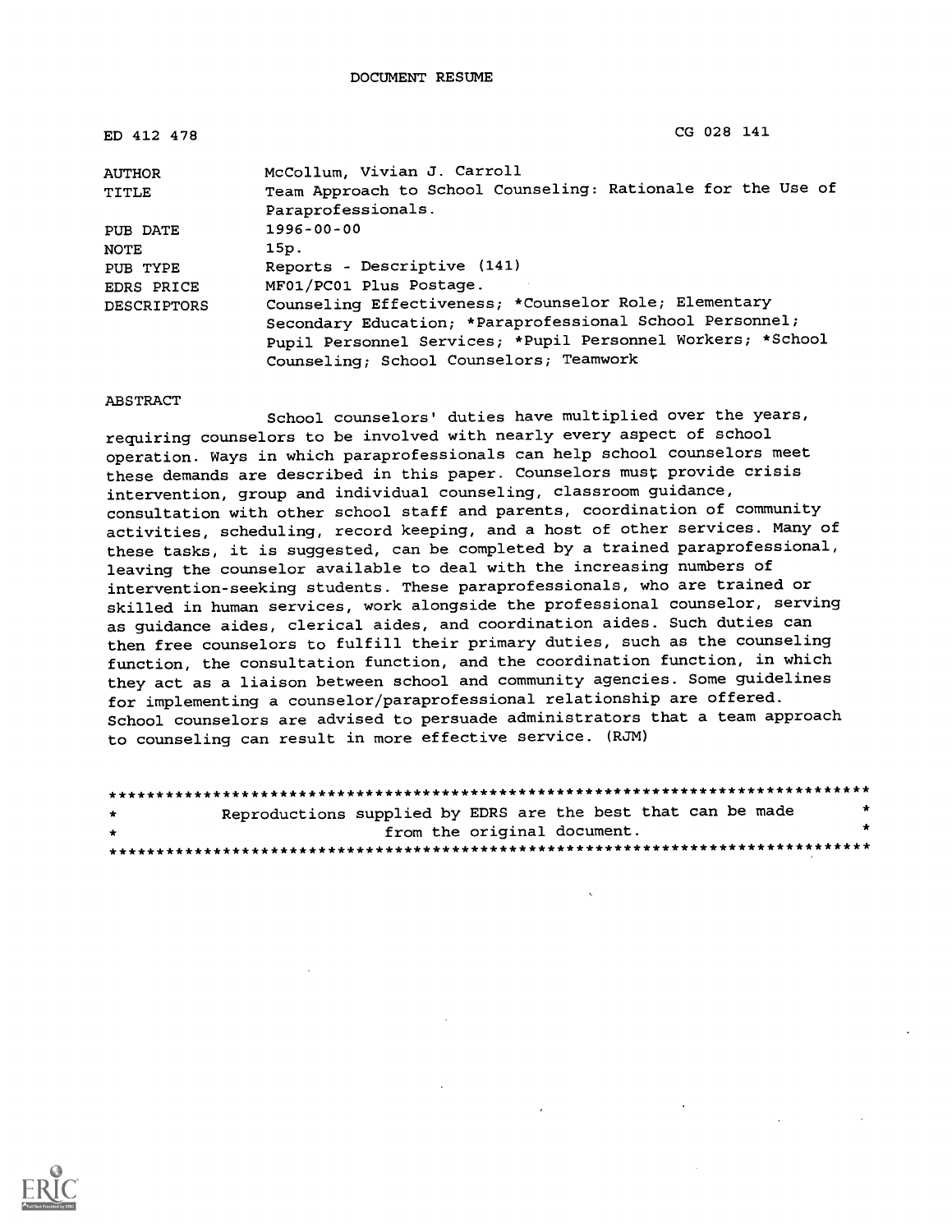$\overline{\mathcal{G}}$ 

28141

## Running head: TEAM APPROACH TO SCHOOL COUNSELING

Team Approach to School Counseling: Rationale for the Use of Paraprofessionals

Vivian J. Carroll McCollum

University of Missouri-St. Louis

# BEST COPY AVAILABLE

 $\mathbf{2}$ 

"PERMISSION TO REPRODUCE THIS MATERIAL HAS BEEN GRANTED BY  $\limsup_{n\to\infty}$   $N\Gamma$ 

TO THE EDUCATIONAL RESOURCES INFORMATION CENTER (ERIC)."

 $\alpha = 1$  .

- U.S. DEPARTMENT OF EDUCATION Office of Educational Research and Improvement EDUCATIONAL RESOURCES INFORMATION CENTER (ERIC)
- O This document has been reproduced as received from the person or organization originating it.

0 Minor changes have been made to Improve reproduction quality.

a Points of view or opinions stated in this docu- ment do not necessarily represent official OERI position or policy.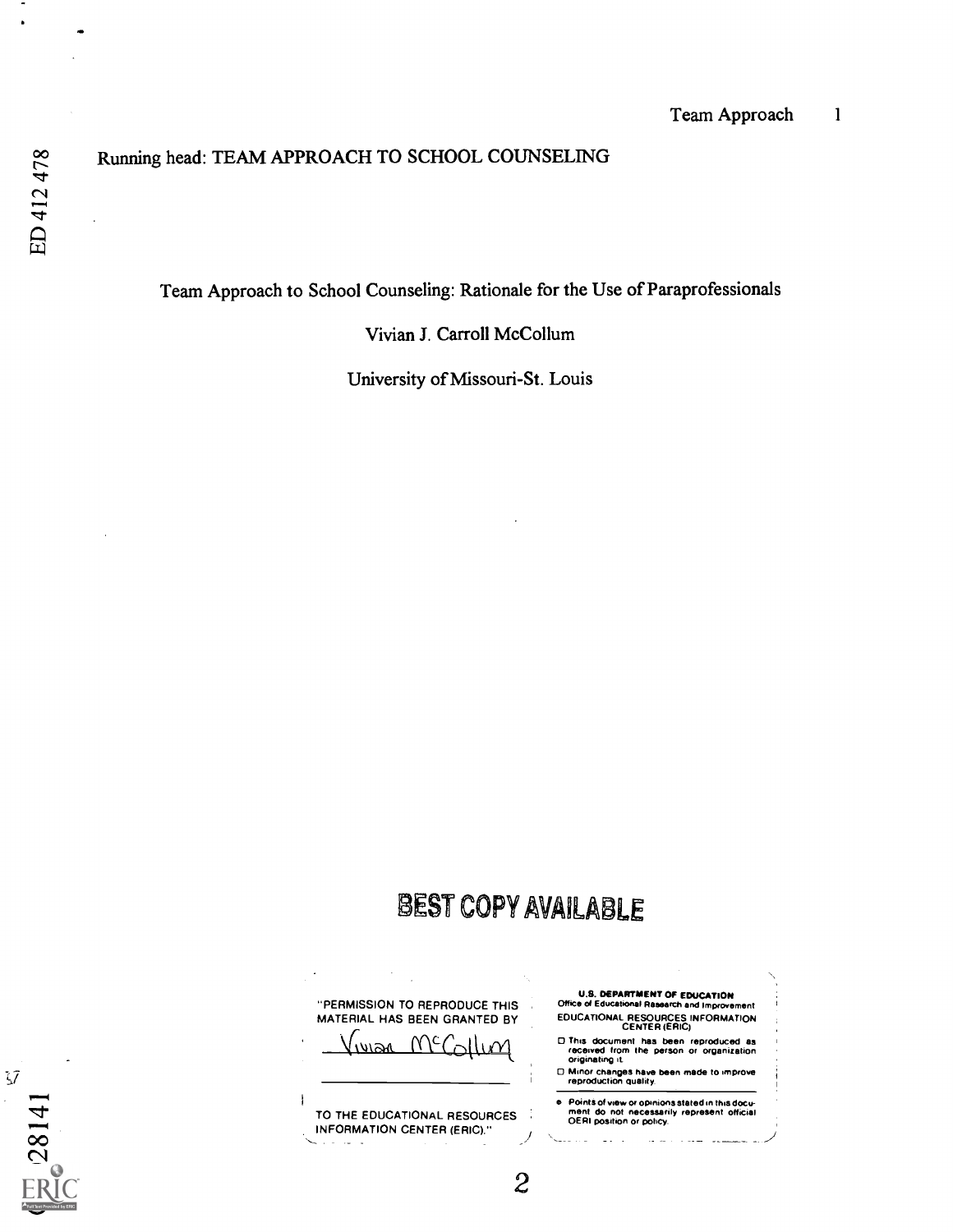### Abstract

The duties of the school counselor have multiplied over the years, requiring the counselor to be involved with nearly every aspect of school operation (Murray, 1995). The school counselor may provide crisis intervention, group and individual counseling, classroom guidance, consultation with other school staff and parents, coordination of community activities, scheduling, record keeping, and a host of other services. Many of these tasks can be completed by trained paraprofessionals, leaving the counselor available to deal with the increasing numbers of intervention-seeking students.

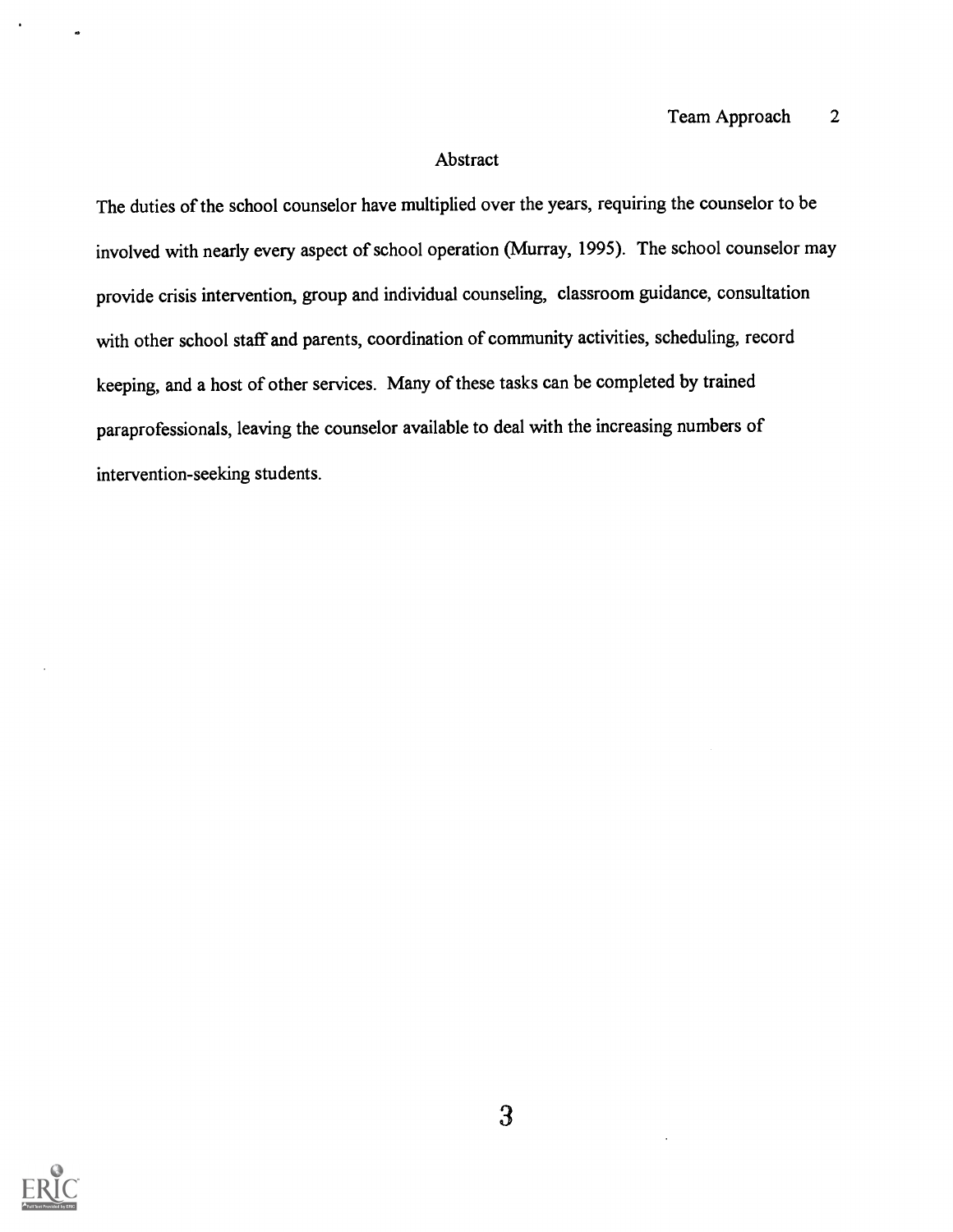Team Approach to School Counseling: Rationale for the Use of Paraprofessionals Responsibilities of the School Counselor

The responsibilities of the school counselor are those tasks and functions that make up the counselor's role. The American School Counselor Association (ASCA) publishes and regularly reviews guidelines for the role of the school counselor. The ASCA guidelines published in Role Statement: The School Counselor (1990), include counseling (individual, small group and large group), consultation, and coordination.

#### The Counseling Function

The counseling function is defined by ASCA as:

1) individual counseling "...a personal and private interaction between a counselor and a student in which they work together on a problem or topic of interest.

2) small group counseling "...involves a counselor working with two or more students together.

3) large group guidance "...counselors work with students in large groups wherever appropriate because it is the most efficient use of time. Large group work involves cooperative learning methods, in which the larger group is divided into smaller working groups under the supervision of a counselor or teacher."

Counseling is the counselor's primary role (Lamb and Deschenes ,1974). It is the function that counselors see as their ideal role (Furlong Atkinson & Janoff, 1979). According to Bonebrake and Borgers (1984), principals also believe individual counseling to be the ideal counselor role. A study by Wilgus and Shelley (1988) found that teachers agree that individual and group counseling should be given top priority. However, according to Carroll (1993), the

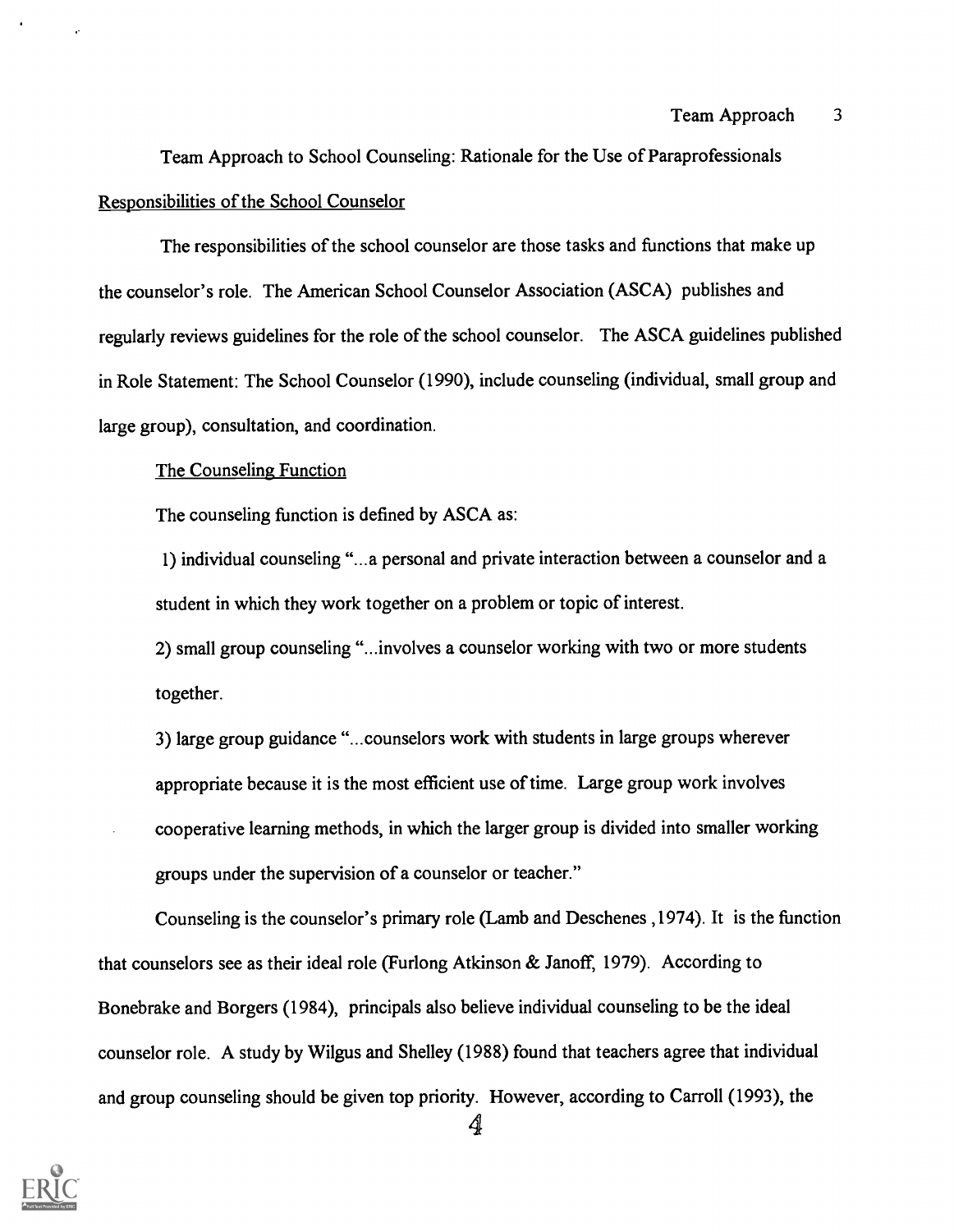#### Team Approach 4

"growing necessity for elementary schools to address the emotional and social problems of all children within a comprehensive, developmental model suggests that the teacher-instructional role of the elementary counselor is more important than ever" (p.218).

#### The Consultation Function

The consultation function is the liaison between counselor, student, parent and school. "The counselor as a consultant helps people to be more effective working with others. Consultation helps individuals think through problems and concerns, acquire more knowledge and skill, and become objective and self-confident" (ASCA, 1990).

Morse and Russell (1988) in a study of actual and ideal counselor roles found that counselors rank the consultation function high among tasks performed. Counselors would like to be significantly more involved in consultation with parents and teachers. Tennyson, Miller, Skovholt, and Williams (1989) found that the configuration of the school (Junior/senior high or separate junior and senior high) determined the degree to which the counselor actually consulted with parents. According to Wrenn (1962), consultation with adults involved in the lives of students might be more useful than counseling with the students themselves.

#### The Coordination Function

The ASCA school counselor guidelines (1990) state that "coordination as a counselor intervention is the process of managing various indirect services which benefit students and being a liaison between school and community agencies". Kameen, Robinson and Rotter (1985) in an examination of coordination activities, found that conflict exists between the ideal and actual functions of the school counselor. Furlong, Atkinson and Janoff (1979) found that counselors desire to spend less time doing noncounseling activities such as student discipline. According to

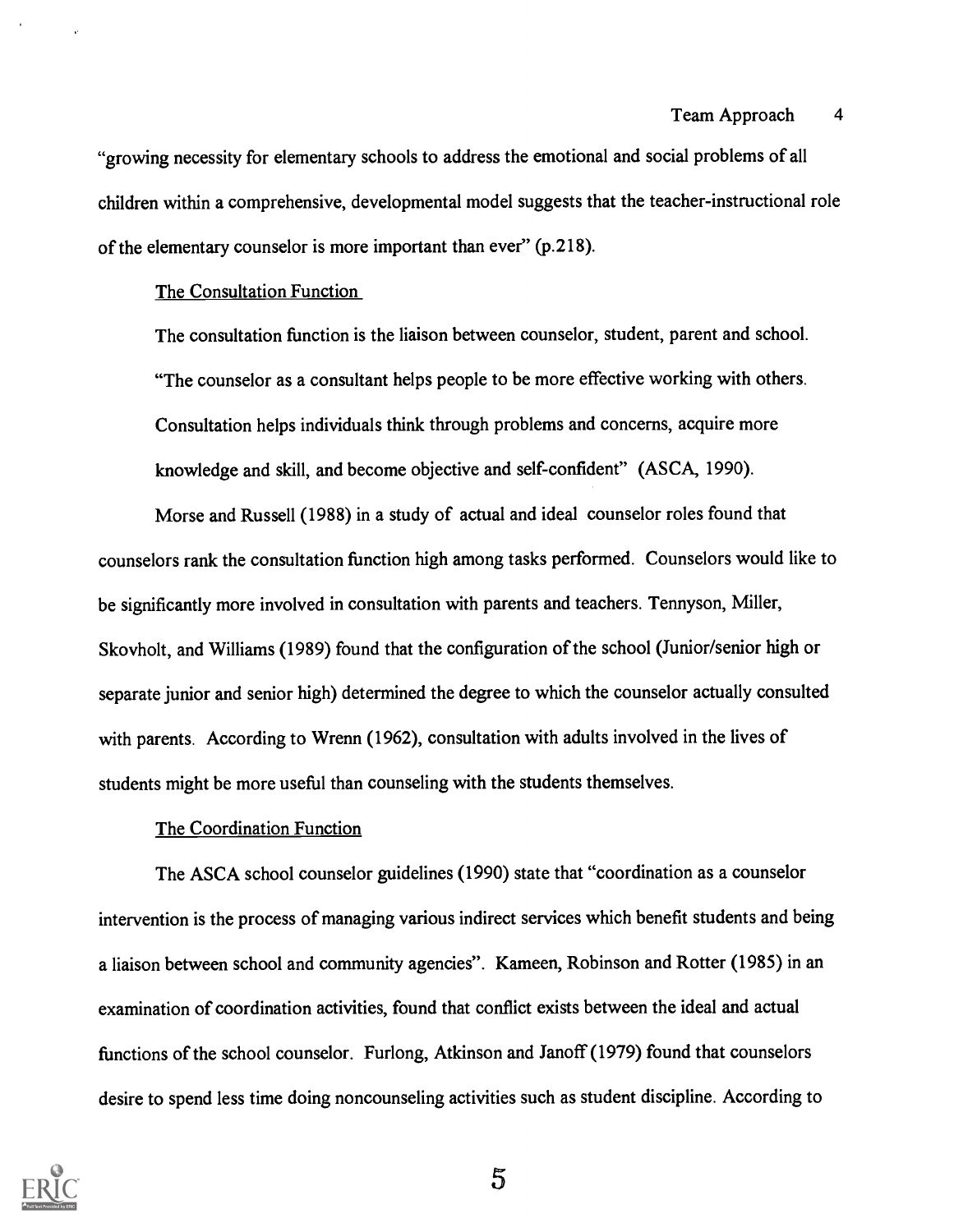Cole (1988), "coordination became more important to the school counselor as services for students proliferated within the school and as referral resources outside the school became more available" (p. 132).

Counseling, consultation and coordination functions require the counselor to customize a program of children- centered activities that help students to learn more effectively and efficiently. These guidelines are child-focused and require the professionalism associated with the counselor's position. However, administrators who are unaware of how to use their school counselors effectively, may ask counselors to provide quasi-administrative duties such as restroom and hall monitoring, and developing the school's master plan ( Murray,1995). Although the role of the school counselor has undergone many studies, (e.g., Lamb & Deschenes, 1974; Biggers, 1977; Morse & Russell, 1988; Tennyson et al., 1989) definitive role tasks have yet to be agreed upon (Partin, 1993).

The diverse needs of student populations make it necessary for school counselors to have as their first priority the ability to provide individual and group counseling. According to Carroll (1993), the current need for group work with children will increase. Schmidt (1996), suggested that any task that removes the school counselor from the essential function of providing direct services to students, parents, and teachers should be eliminated or reassigned. To whom should these tasks be forwarded? Menacker (1974) suggested that the school counselor work as a team with other staff including clerical assistants, volunteers and paraprofessionals.

#### The Paraprofessional

Paraprofessionals are individuals trained or skilled in human services, with less than professional qualifications, who work alongside the professional counselor (Cassell et al., 1973).

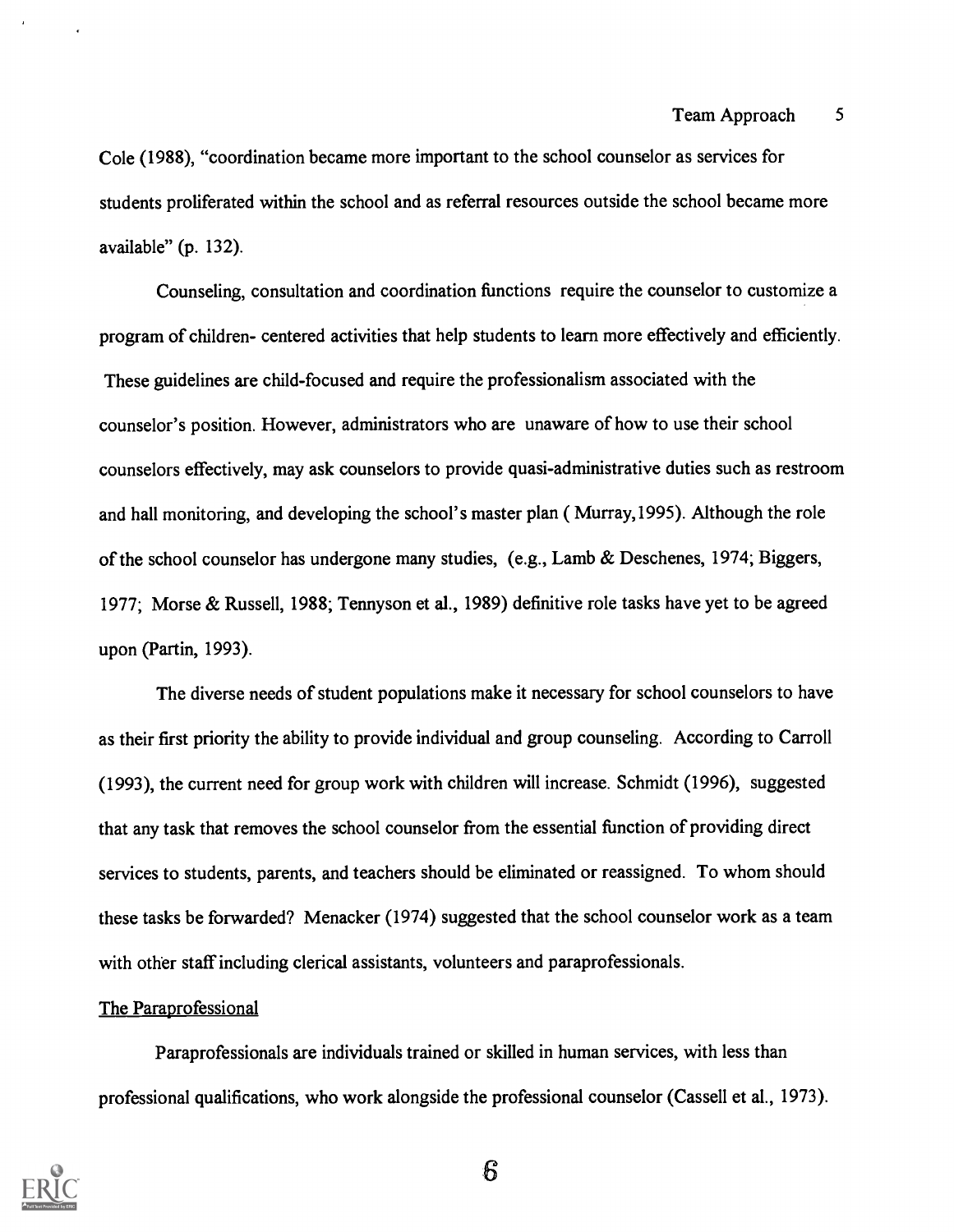These individuals, after being trained by the counselor and briefed on the counseling program, can assist the counselor in noncounseling and guidance related tasks. Paraprofessionals should have good communication skills and have helping skills that complement the services of the counseling program. San Francisco Unified School District administers a paraprofessional basic skills proficiency examination to individuals interested in paraprofessional positions. "This test helps school officials to determine if the applicant has the appropriate skills necessary for the paraprofessional position" (L. Lewis, personal communication, March 6, 1997).

Paraprofessionals can serve as 1) guidance aides to assist with dispensing information through the counseling center; 2) clerical aides to assist with the growing amount of paperwork with which the counselor must contend including referrals, scheduling, notices to parents, and correspondence to community organizations; and 3) coordination aides to assist with needs assessment, distribution and collection of standardized tests, monitoring students, and planning and conducting awards ceremonies. San Francisco Unified School District uses paraprofessionals in various capacities including preparing and maintaining records, publicizing educational development programs, as well as monitoring halls and the cafeteria. Additionally paraprofessionals organize workshops, implement parent projects and participate in the preparation and distribution of brochures, newsletters and other educational materials that inform parents, school staff, students and the community of school policies and other issues related to school and student welfare (L. Lewis, personal communication, March 6, 1997). Chicago Public School District uses paraprofessionals as counselor aides who perform the clerical tasks required within the counseling office. In Chicago, the majority of the paraprofessional positions are "nonfunded", which means that building administrators use discretionary funds to purchase

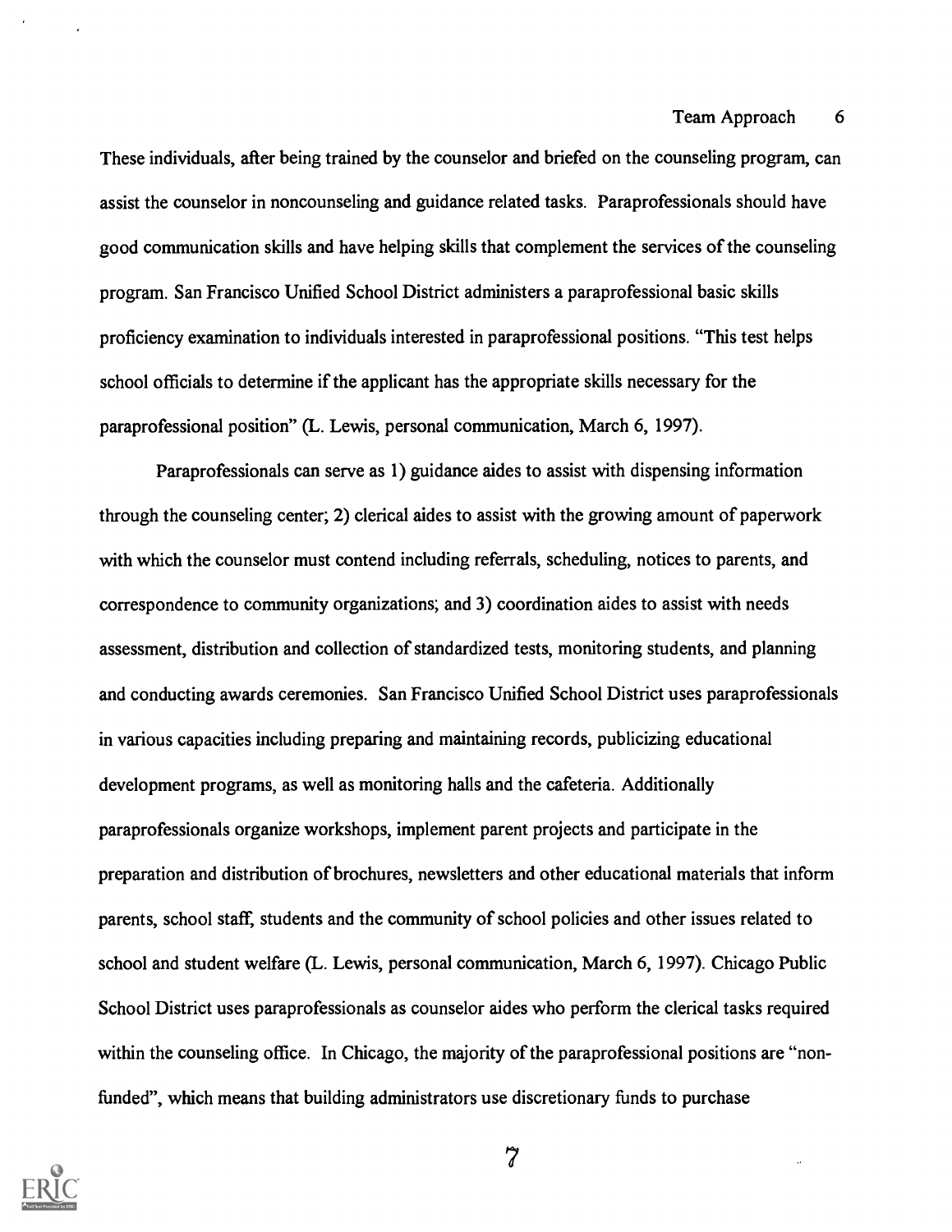paraprofessional positions. According to Dr. Linda Henry, senior advisor to the school counseling unit in the Chicago Public School District, (personal communication, March 12, 1997), counselor aides are " very useful" and are valued employees within the school buildings. Paraprofessionals can be used to perform a number of other counseling related tasks. A St. Charles County, Missouri school district uses special clerks to handle their career centers (P. Weis, personal communication, March 19, 1997). Similarly, according to Zunker (1996), paraprofessionals are used in university career centers to assist with career guidance, including administering surveys and other assessments.

There are advantages to using paraprofessionals to complement the school counseling program. Paraprofessionals require less formal training than professional counselors. Paraprofessionals can plan meetings with parents, teachers and students and act as liaisons between the school and community. The use of paraprofessionals can increase the effectiveness of the counselor by providing services to a larger number of clients. The most important advantage to having paraprofessionals under the counselor's supervision is that the counselor would have a resource person to help with those routine clerical chores that prevent the counselor from providing direct services to students, teachers, or parents. Menacker (1974) wrote of the paraprofessional:

There is probably no area where the growing acceptance of paraprofessional roles in education is as cogent as in urban guidance...the use of paraprofessionals allows for the cooperation and direct participation of indigenous community people so vital to the strength and success of the urban guidance program. These nonprofessional workers can serve to reduce the confusion and conflicts in values, perceptions, and goals that exist

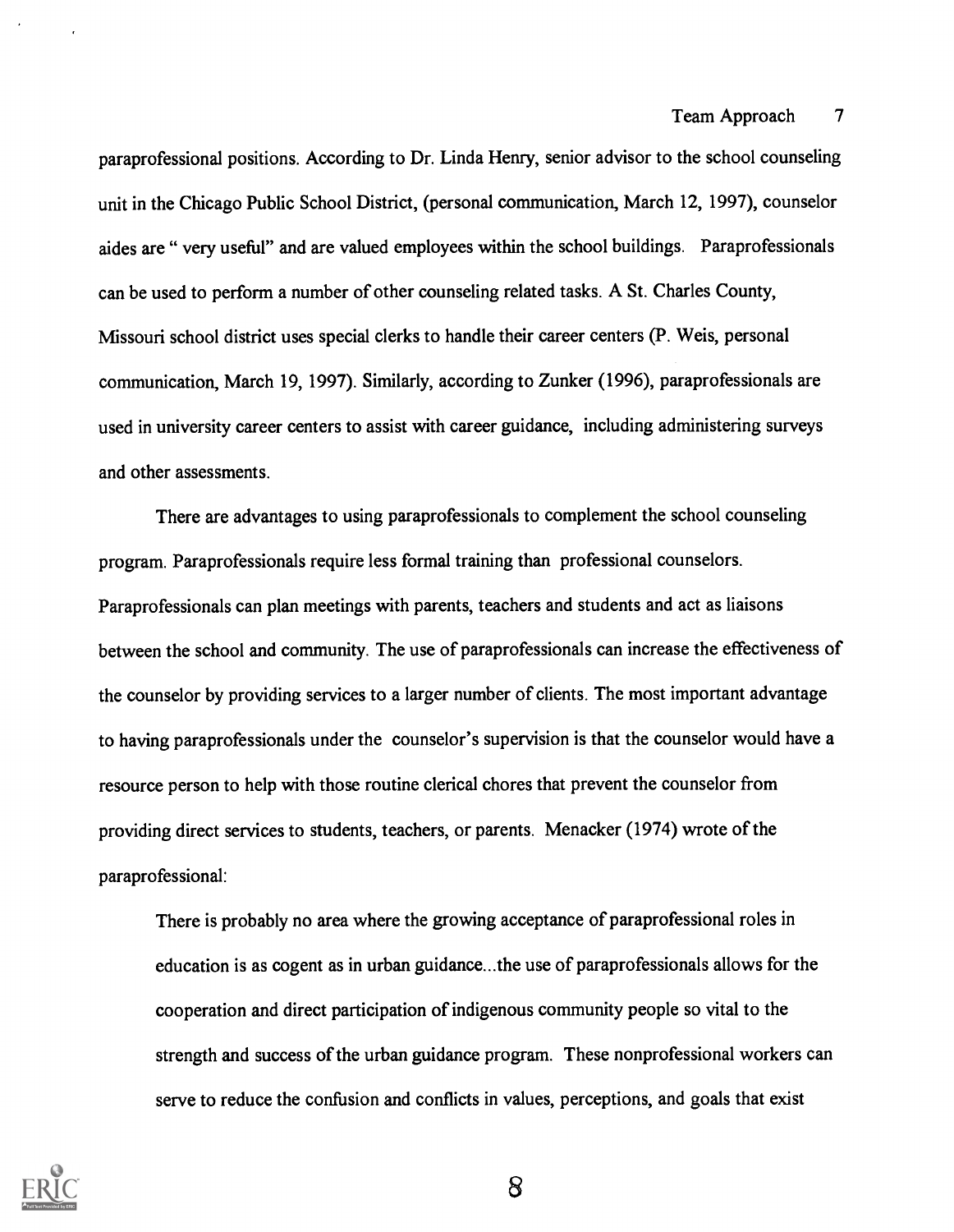between urban schools and various communities they serve (p. 225).

The relationship of the counselor with the paraprofessional should be one that involves teamwork and a clear understanding of what tasks each individual must perform. It is imperative that paraprofessionals know their limitations. Paraprofessionals must be able to accept their role and understand the roles of the counselor and other staff members within the school building (Schmidt, 1996). "Where problems have been encountered, they have generally involved paraprofessionals wanting to become involved in counseling activities. These problems can be handled through critique and closer supervision" (Cassell et al., 1973). It is also important that the counselor not assign tasks to paraprofessionals that are beyond their skills and abilities. The counselor must understand the supervision and management role and the ethical obligation to effectively coordinate the activities in the guidance office based upon the ethical standards as presented by the American School Counselor Association (ASCA, revised, 1992).

Plan for Implementing Counselor/Paraprofessional Relationship

A. Define the role tasks of both the counselor and the paraprofessional.

Even though guidelines for counselor roles are provided by the American School Counselor Association (ASCA), and the National Occupational Coordinating Committee (NOICC), State Departments of Education and local school boards, the counselor's role differs from state to state and school to school. The paraprofessional may handle the large amount of clerical and other housekeeping functions that are necessary for the fully functioning school counseling program. The paraprofessional may coordinate such activities as open house, career day and awards programs. Further, the paraprofessional may serve as a community link,

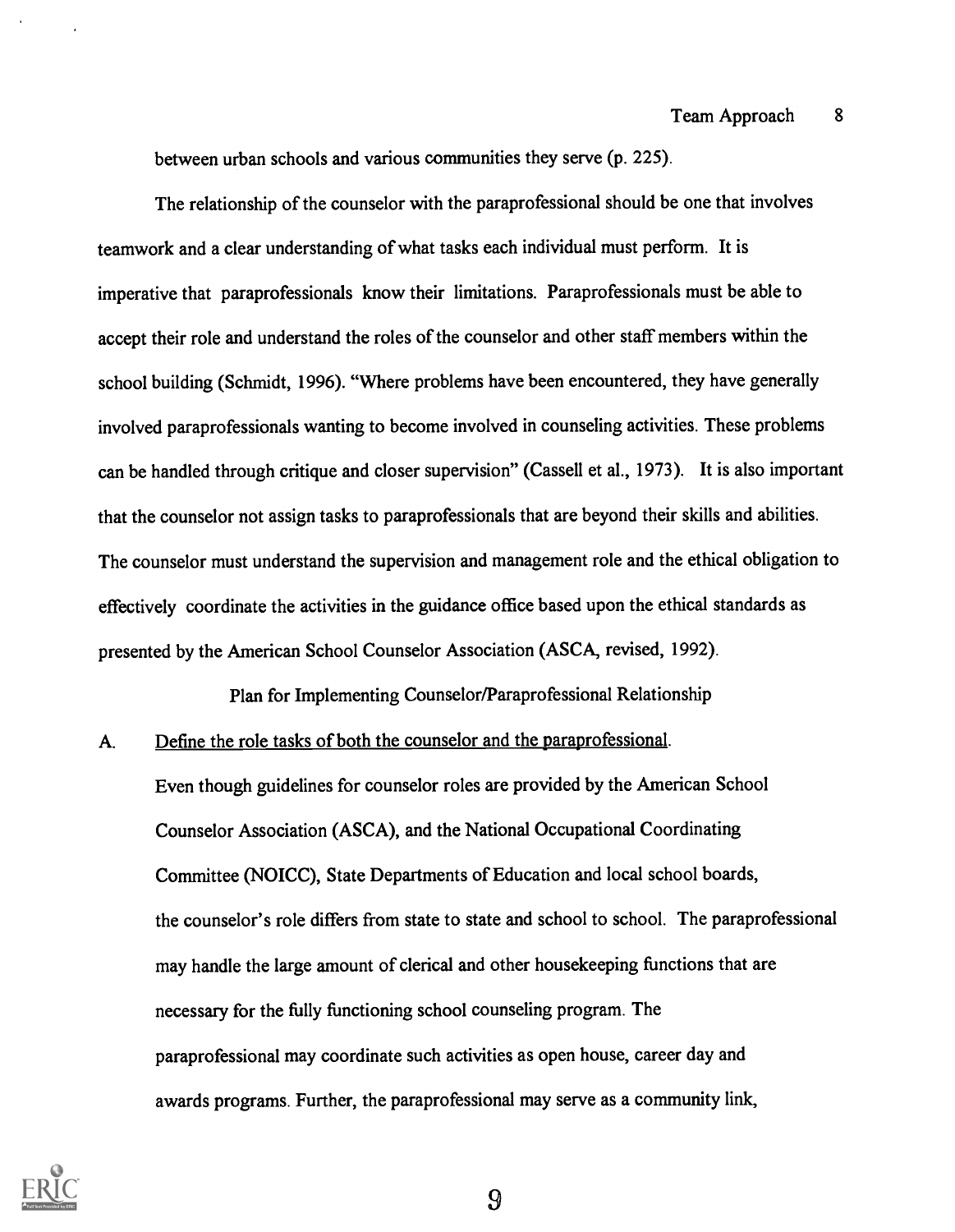sharing information about school activities with the community at large.

### B. Write a job description for each position.

Written job descriptions help to differentiate between various roles and help to make clear, the many responsibilities associated with the counseling program personnel.

# C. Provide space and resources for the paraprofessional in order that time and efforts are effectively and efficiently used.

The paraprofessional needs a permanent office or other designated space where specific materials and resources can be stored for ready access without having to constantly interrupt the school counselor. This space should accommodate easy access to the counselor in order to facilitate the flow of information and to encourage communication concerning evaluation of the counseling program.

- D. The counselor must train the paraprofessional to ensure that the individual has the proper skills necessary to carry out the role tasks assigned to this position. The usefulness of the paraprofessional will be greatly enhanced if the counselor trains the paraprofessional in the skills needed to facilitate the counseling program. The paraprofessional must have some basic knowledge of consulting, mediation, referral, and coordination competencies. A process of training, supervision and evaluation will ensure maximum benefit of the use of the paraprofessional.
- E. The paraprofessional should be introduced to and provided orientation with other school staff in order to make them a part of the school team. Team building with other school staff builds a sense of belonging, cooperation and



1.0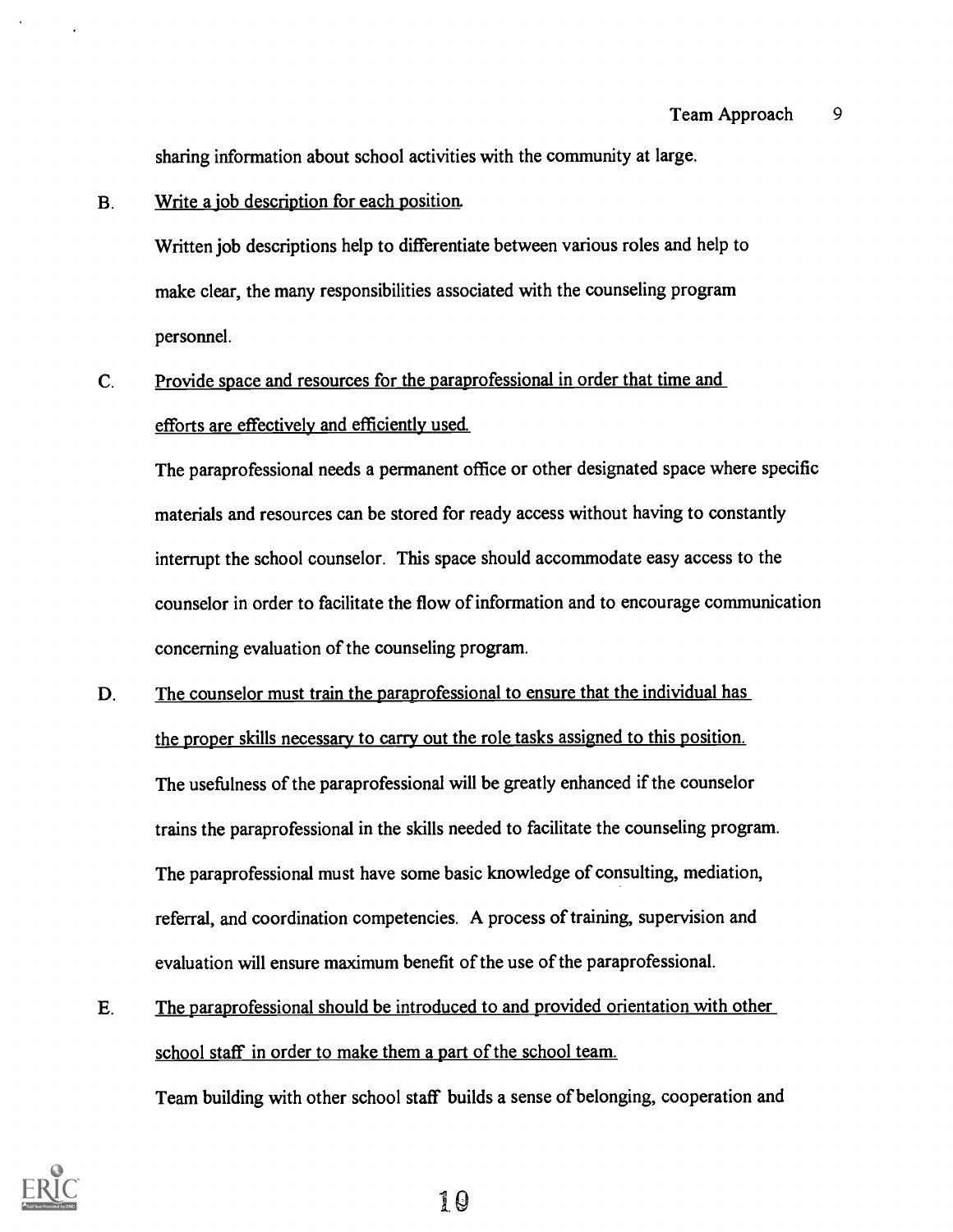involvement in unified efforts. The team approach brings about a better understanding of the school environment for all involved.

F. The counselor retains responsibility for coordinating the efforts of the counseling program.

Regular meetings or consultation time should be provided for the counselor and paraprofessional. This process will solidify the efforts of the counseling program and ensure that both counselor and paraprofessional are serving the needs of the school clientele.

G. Include paraprofessional efforts in needs assessments and program evaluation. It is important to conduct a comprehensive evaluation in order to determine the needs of the program, school and community. The paraprofessional is an integral part of the counseling program and should be involved in evaluation design (e.g., suggesting community survey participants) as well as its implementation.

#### **Summary**

A great help to the counselor would be the availability of paraprofessionals to assist with the numerous noncounseling and guidance related tasks that the counselor is often asked to perform. With the complex nature of students' problems warranting more interventions tailored to the students' needs, it is necessary for the school counselor to work with a building-based team of professionals and paraprofessionals and to develop a referral network within the community. Research indicates that counselors, administrators and teachers believe that individual and group counseling should be the top priority of the school counselor. Partin (1993) wrote that:

"Administrators, students, faculty, and legislators must be persuaded that the school's best

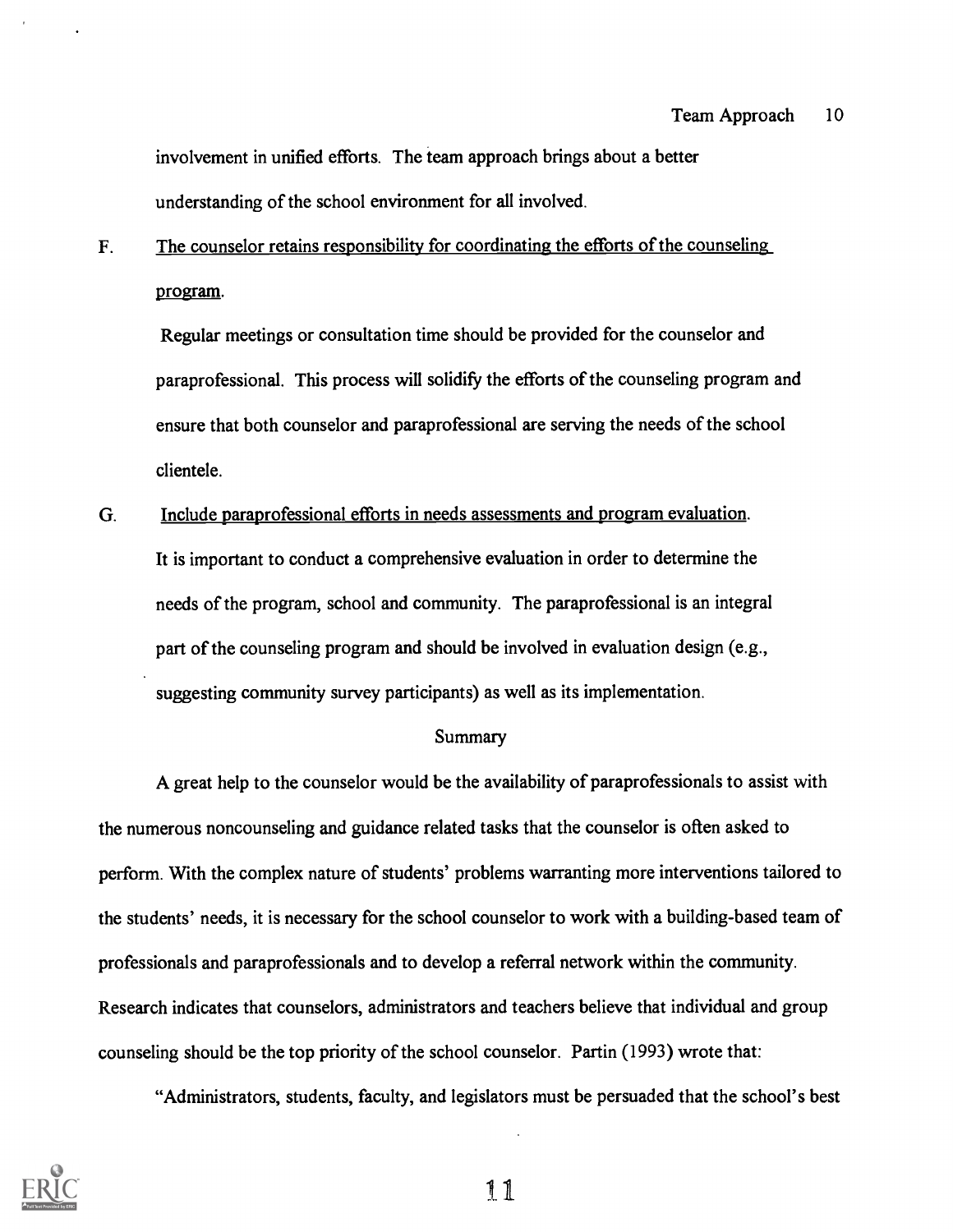resources are best used and students best served when counselors' time is safeguarded from clerical, administrative, and menial duties and preserved for those professional functions for which they have specialized training" (p. 280).

According to Baker (1996), the only way school counseling can achieve its own identity is to pursue change through professional organizations that represent school counselors. The school counselor should take the initiative by persuading school building and district administrators that collaboration and a team approach to school counseling is the most effective means of providing a fully functioning school counseling program.

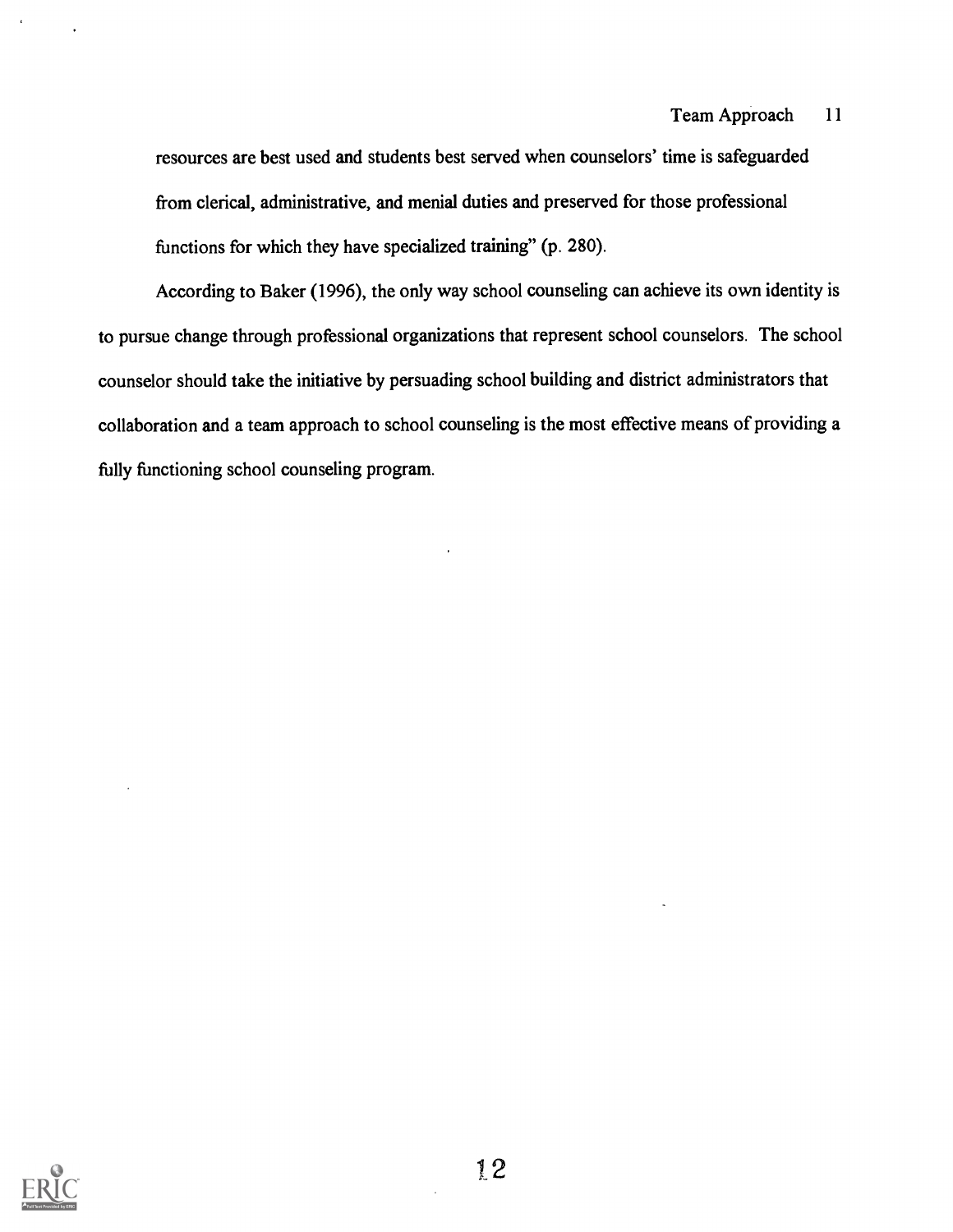#### References

American School Counselor Association (1990). Role Statement: The School Counselor. Alexandria, VA: Author.

American School Counselor Association (1992). The ASCA counselor (Rev. ed.).

Alexandria VA: American Association for Counseling and Development

Baker, S. (1996). School counseling for the twenty-first century (2nd ed). Englewood

Cliffs: Prentice Hall.

Biggers, J. (1977). The Elementary school counselor in Texas: A nine-year follow-up.

Elementary School Guidance & Counseling. 12, 15-19.

Bonebrake, C., & Borgers, S. (1984). Counselor role as perceived by counselors and

principals. Elementary School Guidance & Counseling, 18, 194-198.

Carroll, B. (1993). Perceived roles and preparation experiences of elementary counselors: Suggestions for change. Elementary School Guidance & Counseling, 27, 216-224.

Cassell, C., Baldwin, E., Hardwick, R., Kelly, J., Marinaccio, M., & Powers, M. (1973). The utilization of paraprofessionals in the department of counseling. Largo, MD: Prince George's Community College. (ERIC Document Reproduction Service No. ED081435)

Cole, C. (1988). The school counselor: Image and impact, counselor role and function, 1960s to 1980s and beyond. In G. Walz (Ed.). Building strong school counseling programs.

Alexandria, Virginia: American Association for Counseling and Development, pp. 127-149.

Furlong, M., Atkinson, D., & Janoff, D. (1979). Elementary school counselors' perception of their actual and ideal roles. Elementary School Guidance & Counseling, 14, 2-11.

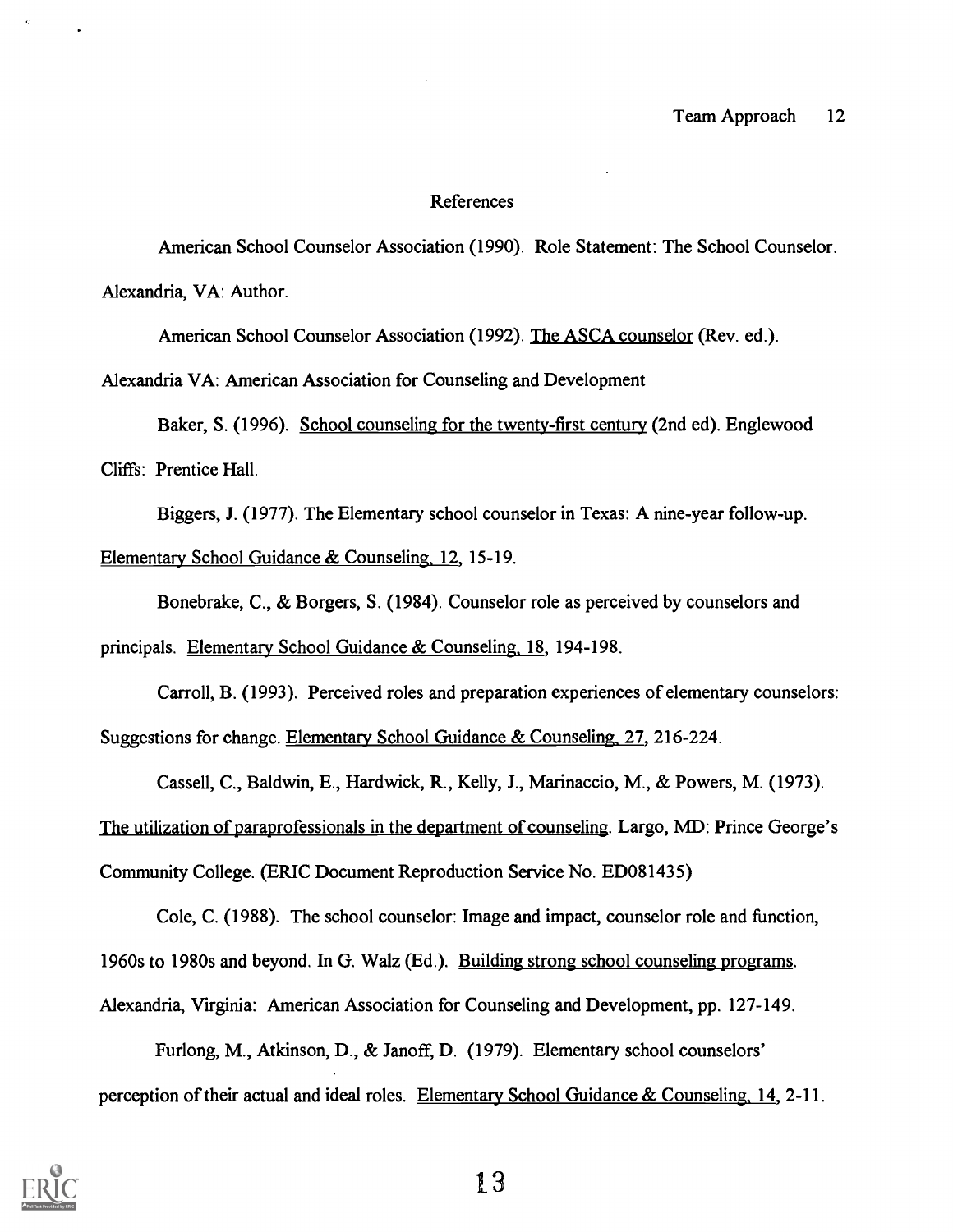Kameen, M., Robinson, E. & Rotter, J. (1985). Coordination activities: A study of perceptions of elementary and middle school counselors. Elementary School Guidance & Counseling, 20, 97-104.

Lamb, J., & Deschenes, R. (1974). The unique role of the elementary school counselor. Elementary School Guidance & Counseling, 24, 77-89.

Menacker, J. (1974). Vitalizing guidance in urban schools. New York: Dodd, Mead & Company.

Morse, C., & Russell, T. (1988). How elementary counselors see their role: An empirical study. Elementary School Guidance & Counseling, 23, 54-61.

Murray, B. (1995). Validating the role of the school counselor. The School Counselor, 43 5-9.

Partin, R. (1993). School counselors' time: Where does it go? The School Counselor, 40, 274-281.

Schmidt, J. (1996). Counseling in schools (2nd ed.) Needham Heights, Massachusetts: Allyn & Bacon.

Tennyson, W., Miller, G., Skovholt, T., & Williams, C. (1989). How they view their role: A survey of counselors in different secondary schools. Journal of Counseling and Development, 67, 399-403.

Wilgus, E., & Shelley, V. (1988). The role of the elementary school counselor: Teacher perceptions, expectation, and actual functions. The School Counselor, 35, 259-266.

Wrenn, C. (1962). The counselor in a changing world. Washington, DC: American

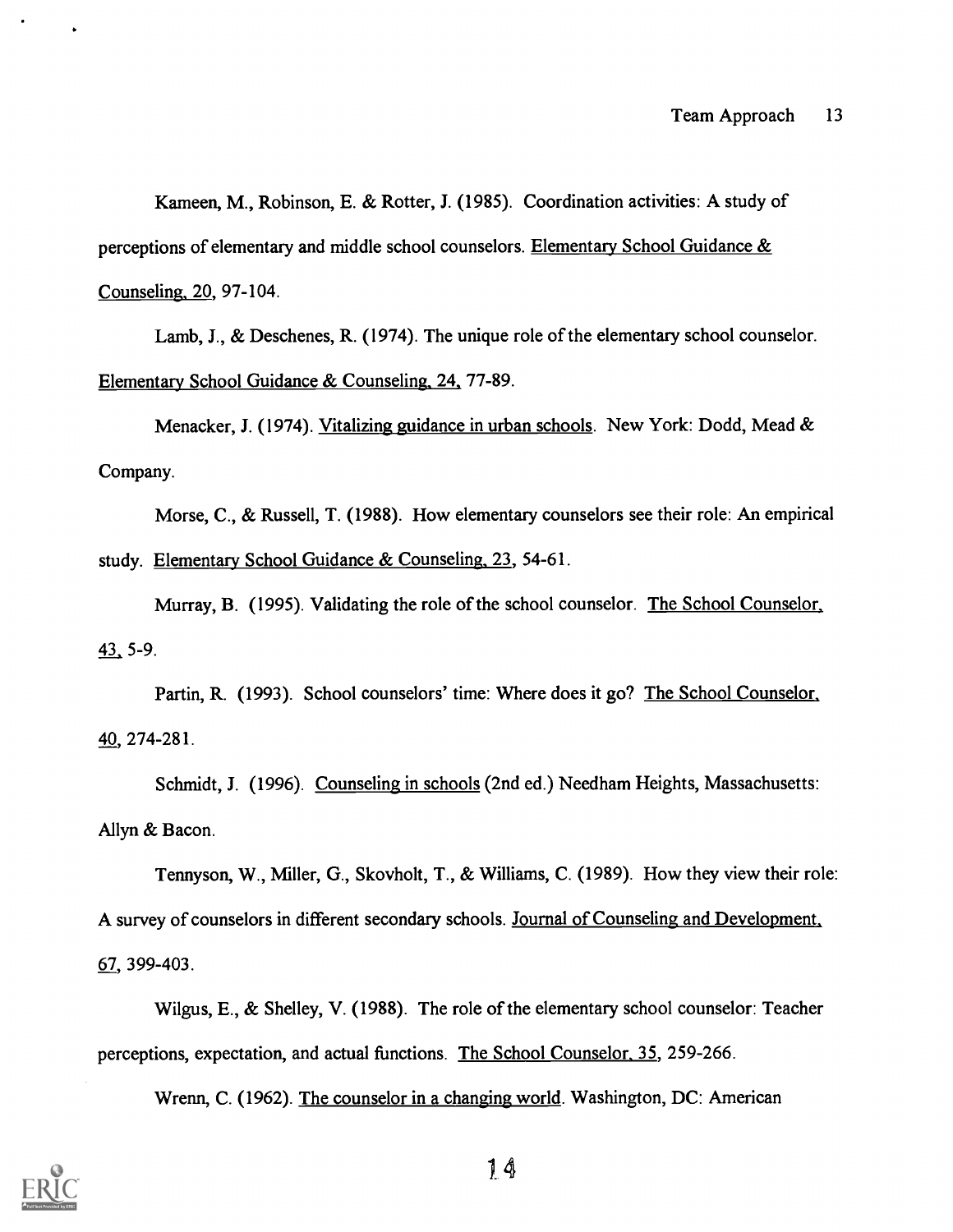Personnel and Guidance Association.

 $\tilde{\textbf{z}}$ 

 $\bullet$ 

Zunker, V. (1996). Career counseling: Applied concepts of life planning (4th ed.) Pacific Grove, California: Brooks/Cole.

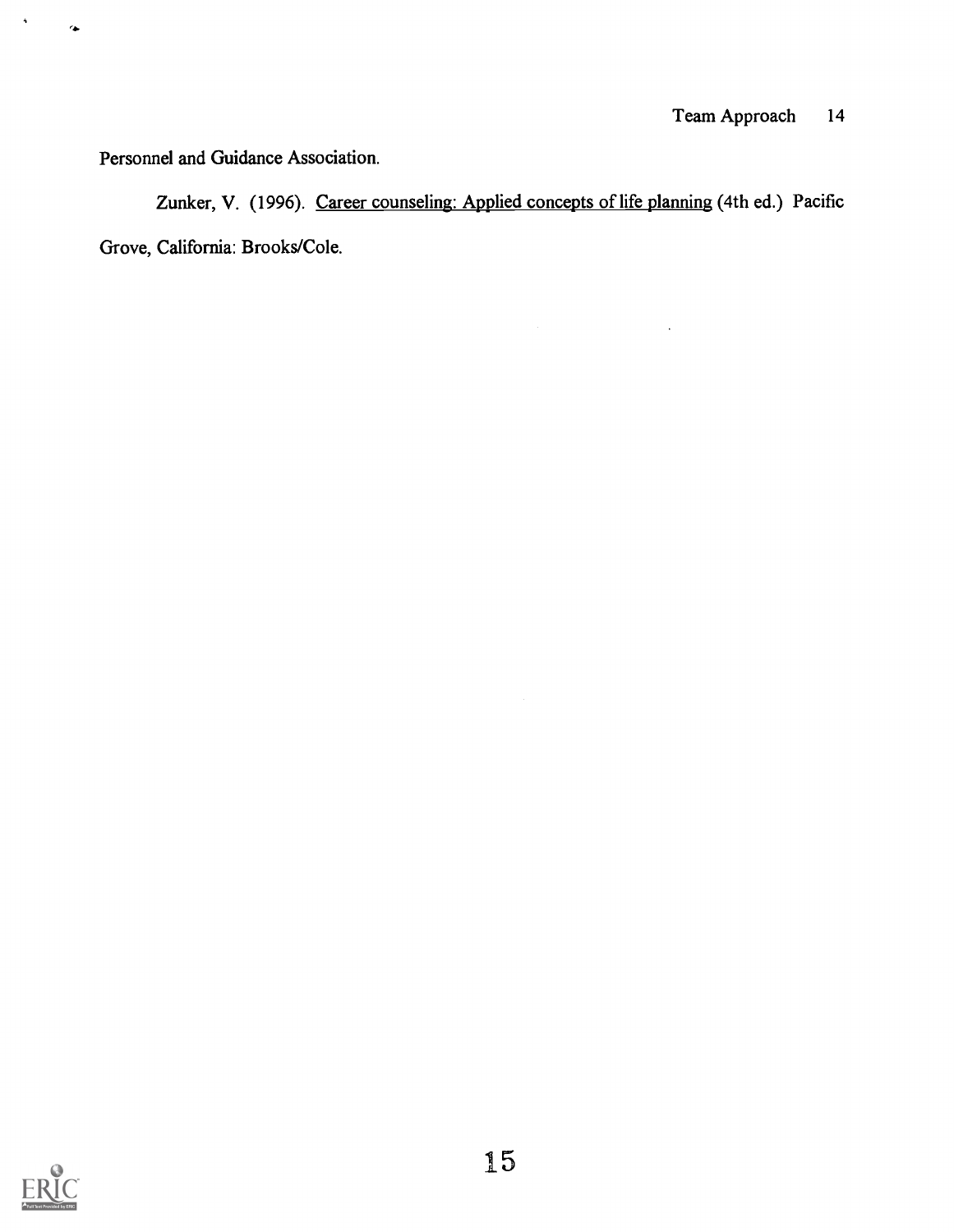# ERIC REPRODUCTION RELEASE FORM

## U.S. DEPARTMENT OF EDUCATION Office of Educational Research and Improvement (OEM) Educational Resources Information Center (ERIC)

### REPRODUCTION RELEASE (Specific Document)

# I. DOCUMENT IDENTIFICATION:

Title: Team Approach to School Counseling: Rationale for the Use of Paraprofessionals Author(s): Vivian J. Carroll McCollum

Corporate Source: University of Missouri - St. Louis

Publication Date:

#### II.REPRODUCTION RELEASE:

In order to disseminate as widely as possible timely and significant materials of interest to the educational community, documents announced in the monthly abstract journal of the ERIC system, Resources in Education (RIE), are usually made available to users in microfiche, reproduced paper copy, and electronic/optical media, and sold through the ERIC Document Reproduction Service (EDRS) or other ERIC vendors. Credit is given to the source of each document, and, if reproduction release is granted, one of the following notices is affixed to the document.

If permission is granted to reproduce the identified document, please CHECK ONE of the following options and sign the release below.

Permission is granted to the Educational Resoureces information Center (ERIC) to reproduce this material in microfiche, paper copy, electronic, and other optical media (Level 1).

#### Or

Permission is granted to the Educational Resoureces information Center (ERIC) to reproduce this material in other than paper copy (Level 2).

Sign Here, Please